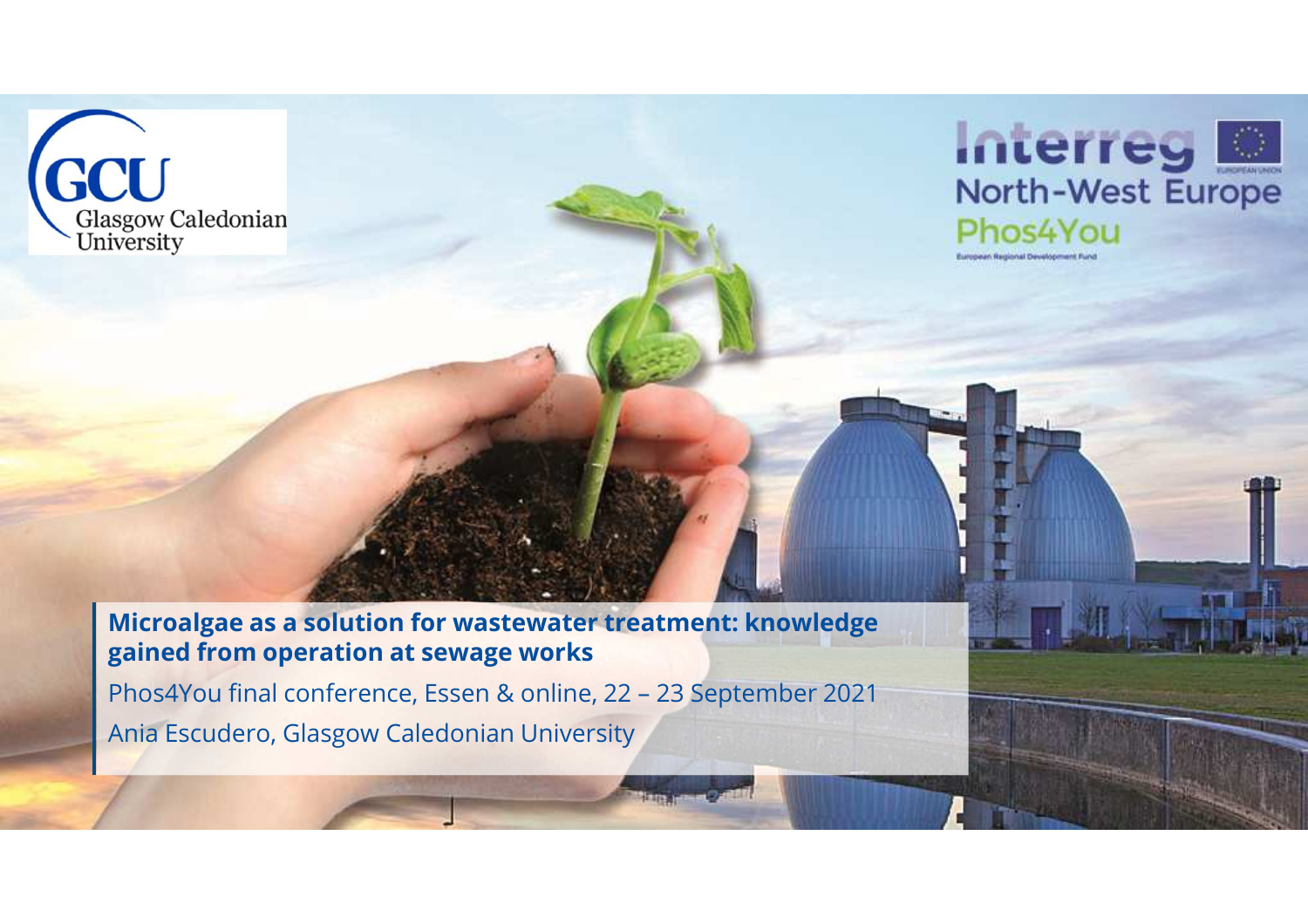



#### **Wastewater treatment in Scotland**Capacity (PE)

- $0 50$
- $51 500$
- $501 5000$
- $5001 50000$
- $50.001 150.000$
- $>150000$
- 97% rural
- u 1600 WWTPs capacity <500PE

- $\bullet$  Implementing P recovery technologies in small-scale WWTPs faces several challenges:
	- $-$  P concentrations are lower than compared to large  $\,$ WWTPs
	- Remote accessibility, hence maintenance, robustness and<br>operation constrains.
	- High variability in both flows and P concentrations

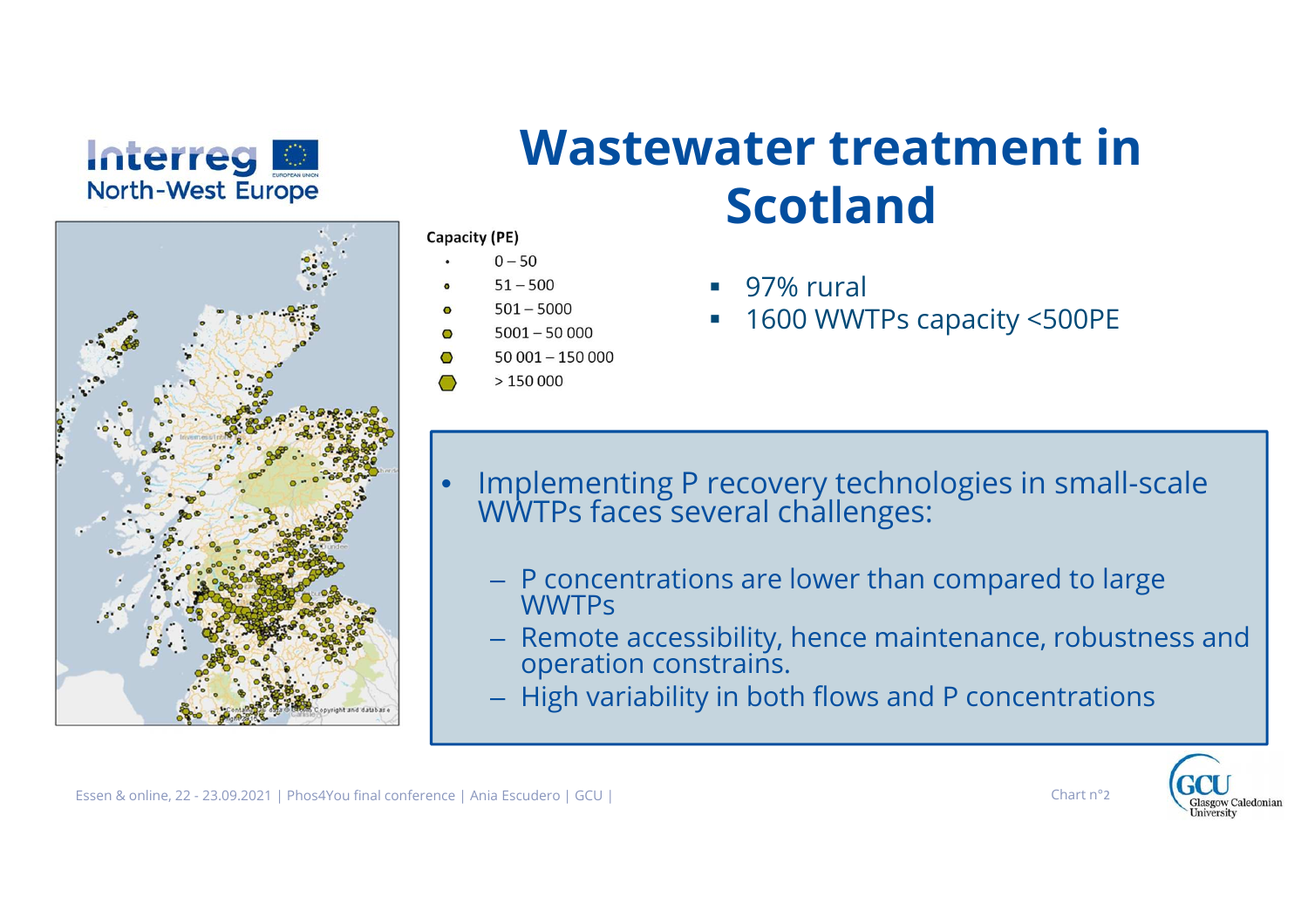

# **Microalgae technology:** *Chlamydomonas acidophila*

- **Unicellular green algae**
- It grows at **pH values between 2 – <sup>3</sup>**
- It accumulates high concentrations of **lutein (antioxidant)**



Low Light intensity

Mixotrophic Fix C from inorg and org sources





Essen & online, 22 - 23.09.2021 | Phos4You final conference | Ania Escudero | GCU | Chart n°<sup>3</sup>



Very resistant• Pharmaceuticals

 $\bullet$  NH<sub>4</sub><sup>+</sup>

••

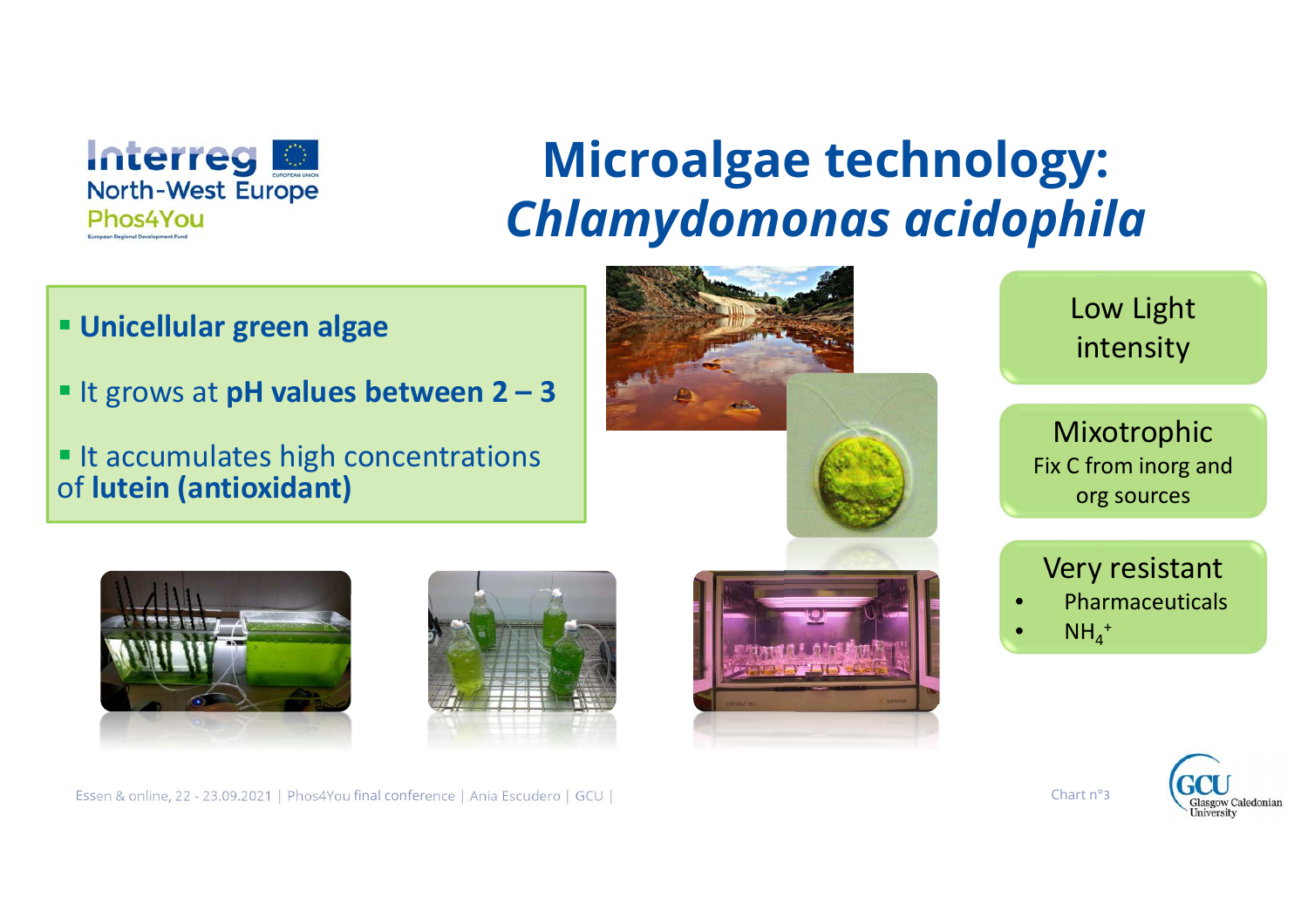

## **Wastewater Development Centre in Bo'ness**





- *Chlamydomonas acidophila* (pH 2-3)
- 75L and 500 L suspended cells PBR
- Treating effluent from primary sedimentation
- 6 months
- No aeration required
- Incorporates LED lighting and heat exchanger
- Biomass retention: TFF



University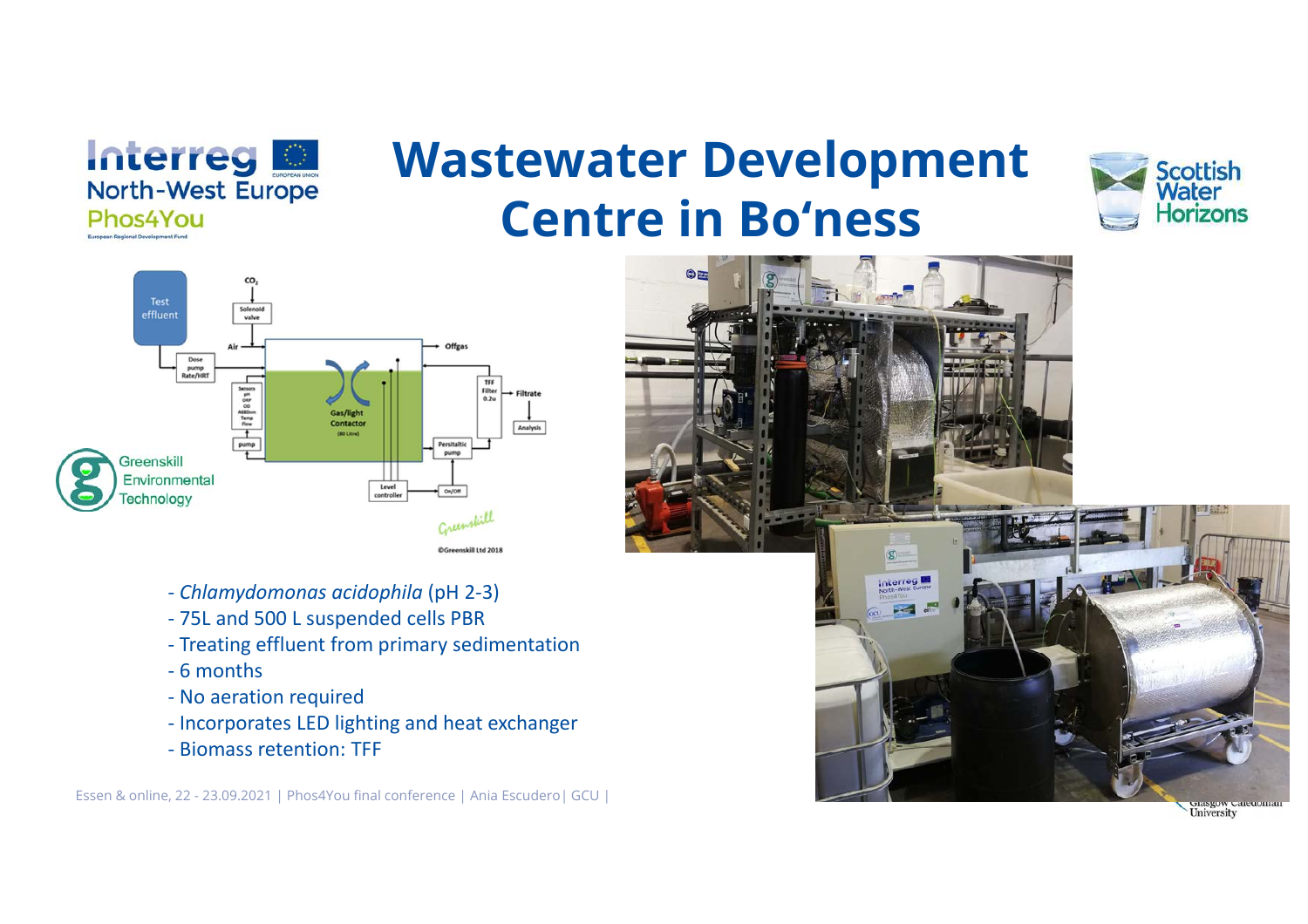#### **P-recovery process results**









#### **RESULTS**

- **•** Recoveries/removals from primary effluent:  $\bullet$ 
	- • $\bullet$  50-75% PO $_4$
	- $\bullet$   $\,$  75-100% NH $_{4}$ •
	- •50% COD
- •• ROBUST  $\rightarrow$  maintained long term as mono-algal culture<br>• Easy to senarate using tangential flow filtration  $\rightarrow$  it did
- •• Easy to separate using tangential flow filtration  $\rightarrow$  it did not foam or exhibit biofilm formation in the PRR biofilm formation in the PBR
- $\bullet$  **This technology seems to be suitable as a secondary/tertiary treatment of wastewater for small WWTPs**



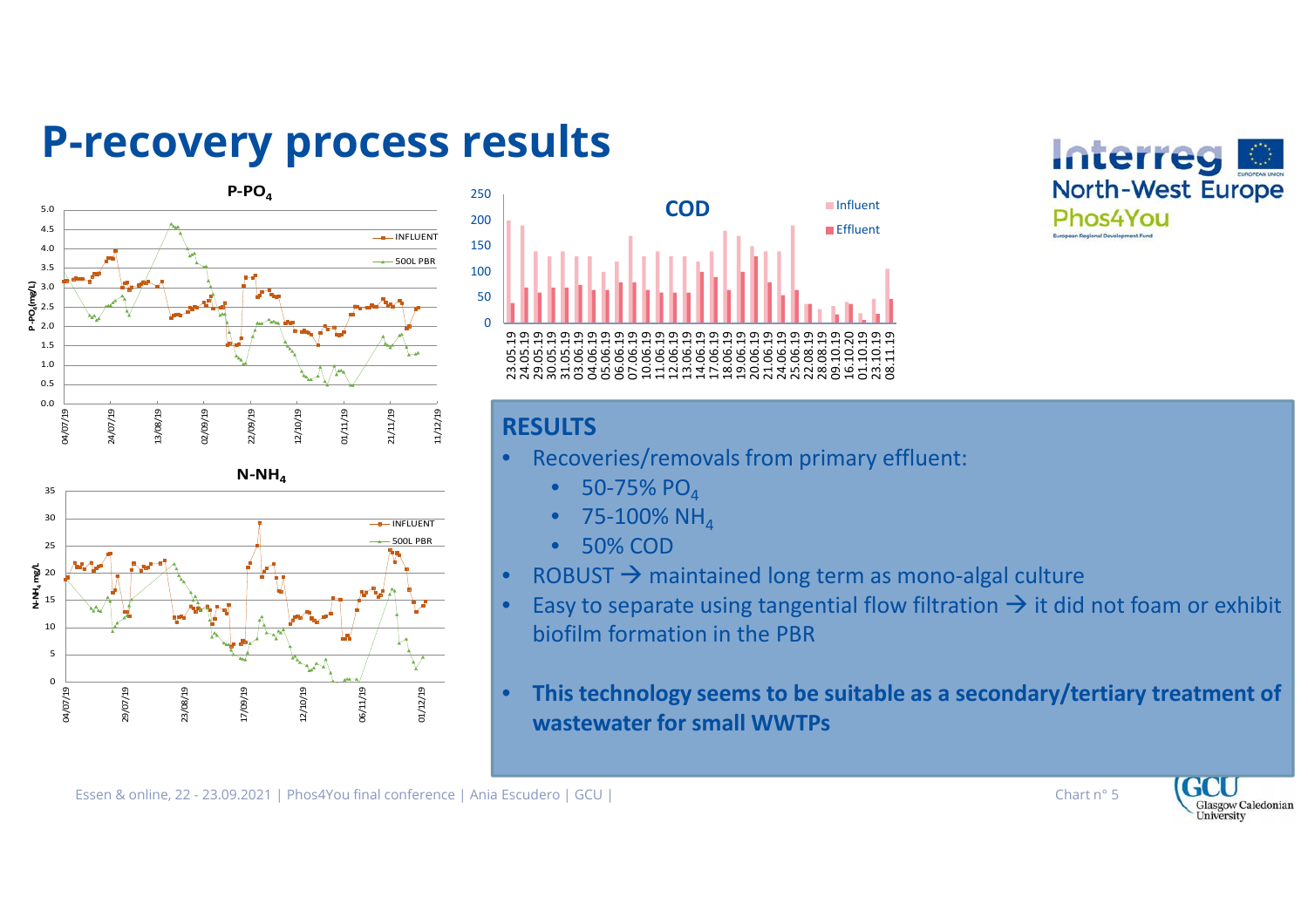### **Recovered product: microalgae biomass**





150 100

4 g/L[µalgae biomass]in the photobioreactor

 + 0.5 g NaOH/LSedimentation



 4-6 % TSLiquid separation



 90 % TS Drying

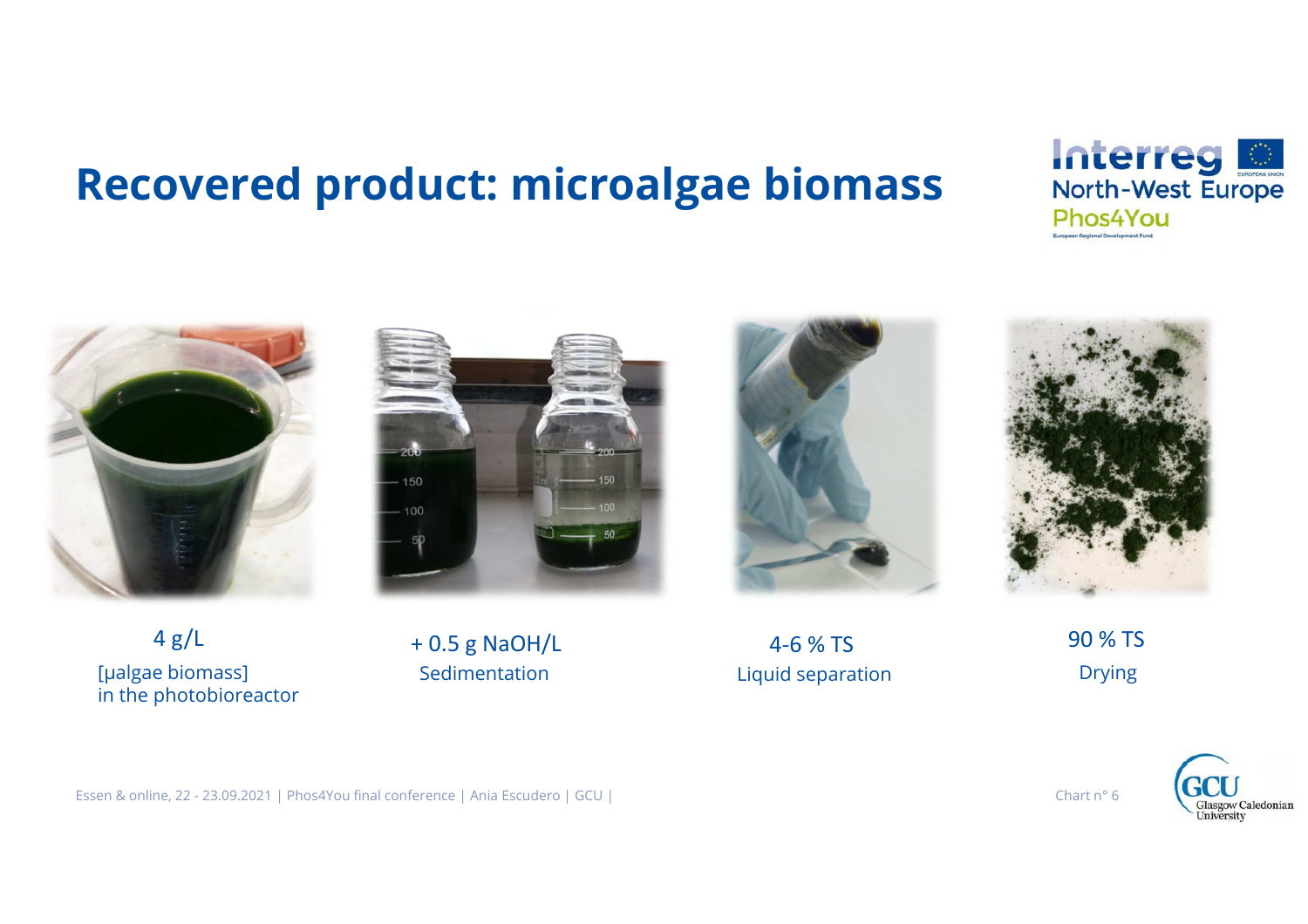## **Recovered product: microalgae biomass**

#### Phos4You preliminary results

*Quality assessment team (UGhent, INRAe, ERI, HVC, GCU)*

- $\bullet$ Corg. >15%
- $TN = 6.2 %dm$ •
- $P_2O_5 = 1.9$  %dm •
- Secondary macronutrients (MgO, CaO >1.5%) and specifically high Mg: P  $\bullet$ ratio
- $\bullet$  contaminants, pathogens and persistent organic pollutants tested are lower than the limits defined in EU FPR 2019
	- **C**u ~ 520 mg kg<sup>-1</sup>. Limits:

PFC1 (A) Org fert: 300 mg kg<sup>-1</sup> PFC1 (B) Org Min fert: 600 mg kg<sup>-1</sup> PFC3 (A) Org soil improver: 300 mg kg-1 PFC6 (A) Plant stimulant: 600 mg kg-1



Interreg

Dhos4Vou

**North-West Europe**